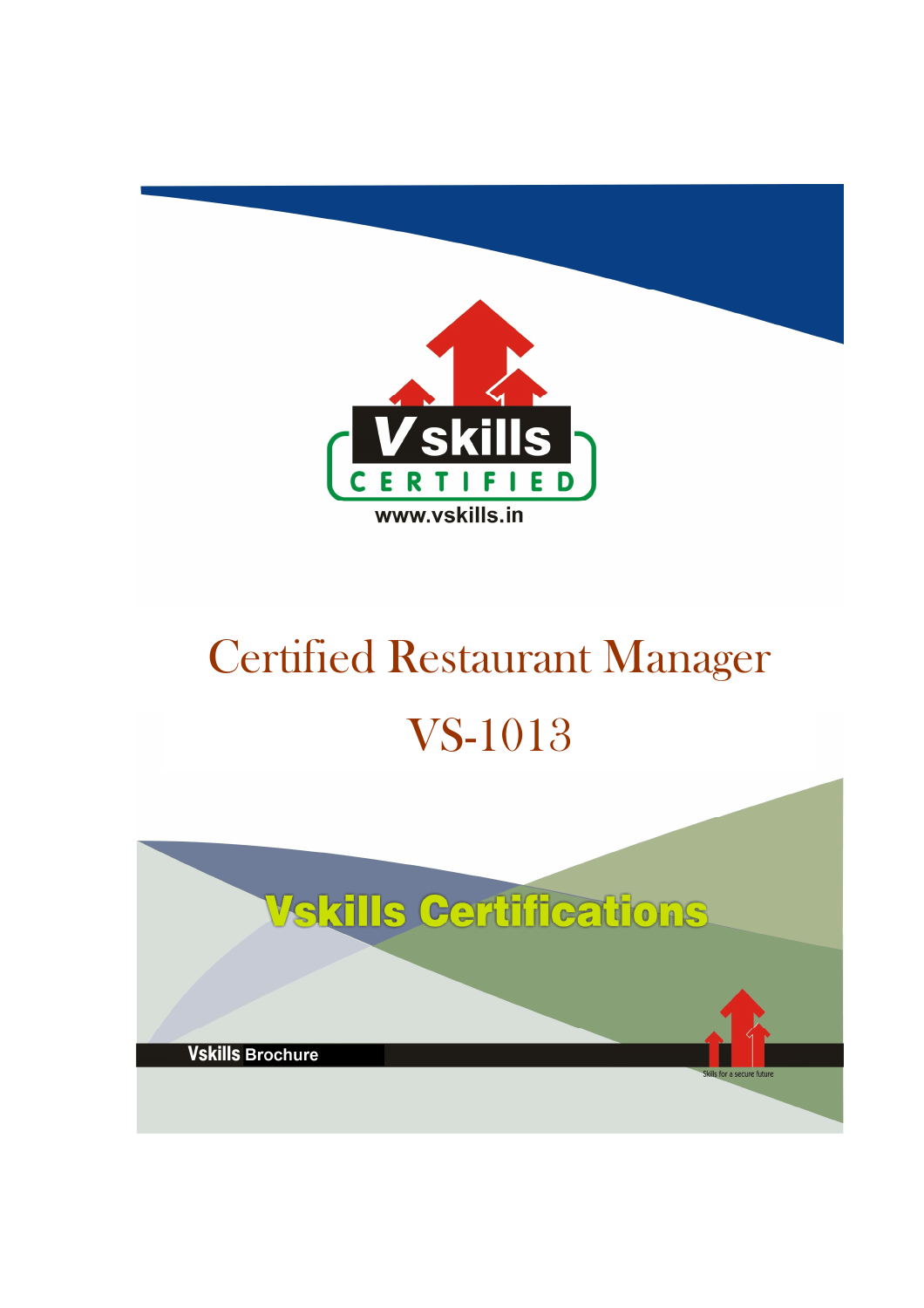# Certified Restaurant Manager

# Certification Code VS-1013

Career in the Restaurant Industry is very bright and it offers great growth opportunities. Vskills Certification aims at providing a fulfilling and secure career in service industry, no matter you are an experienced or a fresher in the field. The sole objective behind the certification is to inculcate the skills required to excel in this sector and thereafter applying those skills in work place for a better career growth. After completion of the course, the candidate will be able to implement the skills effectively to achieve expertise and will be employed in restaurants and cafes.

# Why should one take this certification?

To get an overview of the hospitality sector and associated practical aspects of providing service to the customer and get a visible recognition for their skills.

## Who will benefit from taking this certification?

Candidates who are looking for employment in the service Industry and wish to understand the working of the hospitality sector will benefit from this certification. It is also beneficial for those who wish to improve their prospects and generate the skills for excelling in the field.

## **Test Details:**

- Duration:  $60$  minutes
- No. of questions:  $50$
- Maximum marks: 50, Passing marks:  $25$  (50%); There is no negative marking in this module.

## Fee Structure:

Rs. 3,499/- (Excludes taxes)\*

\*Fees may change without prior notice, please refer http://www.vskills.in for updated fees

# Companies that hire Vskills Certified Restaurant Manager

Jobs in Restaurants and Café houses have various avenues to offer, and one needs only formal education and etiquette's to enter this field. If you are humble, polite, well-groomed, sensible and with good presence of mind then there is no dearth of jobs in Food and Beverage industry.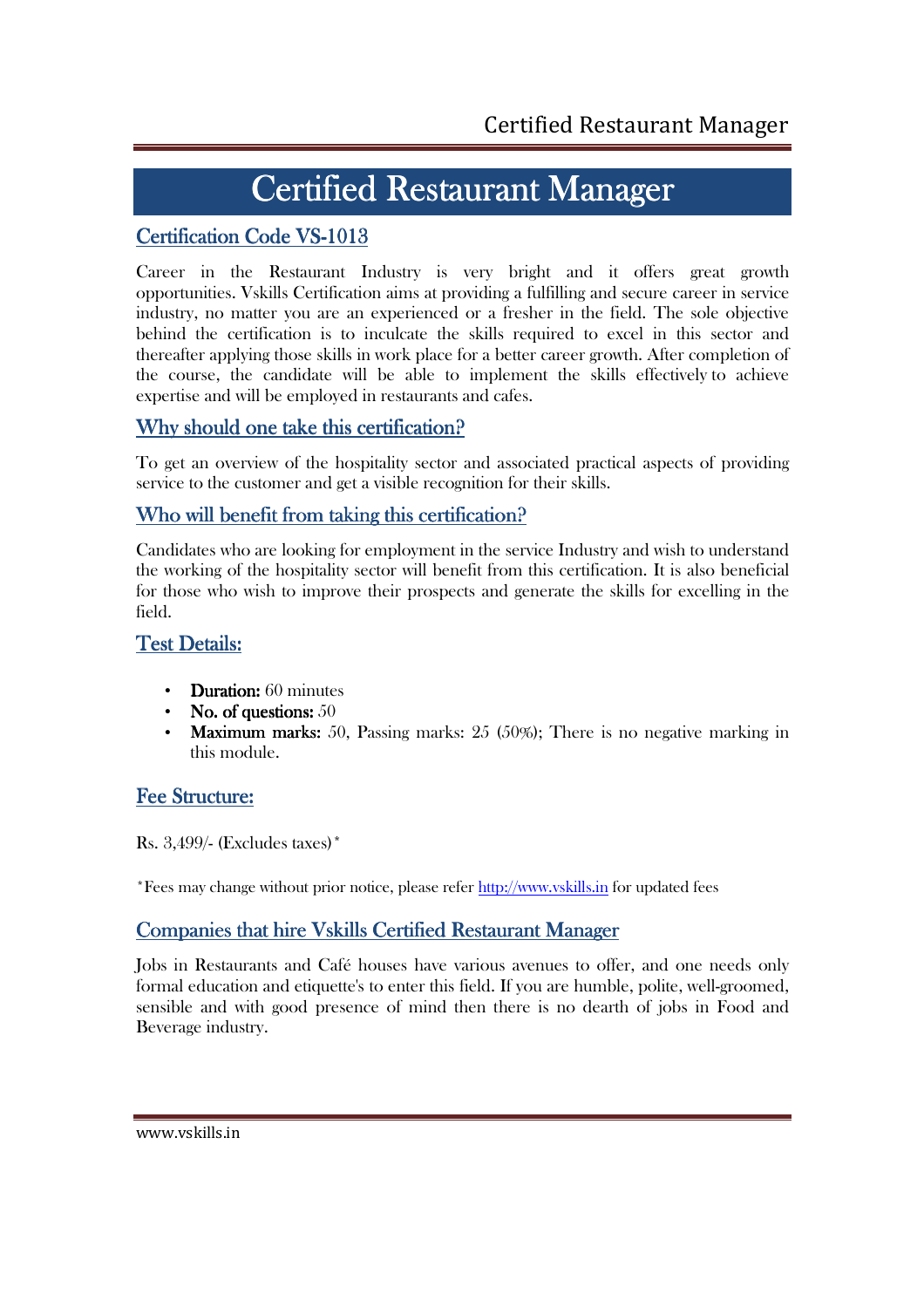# Table of Content

# 1. Indian Food Retail Scenario

- 1.1 Fast Food Chains in India
- 1.2 Challenges faced
- 1.3 Top food joints and restaurants in India

# 2. Customer relationship

- 2.1 Understanding Customer Behaviour
- 2.2 Customers Expectations
- 2.3 Building Customer Relationship

# 3. Communication skills

- 3.1 Public Speaking
- 3.2 Personality Development
- 3.3 Self Grooming Tips

## 4. Stress Management

- 4.1 Consequences of stress
- 4.2 Causes and symptoms of stress
- 4.3 Techniques of stress management

# 5. Time Management

5.1 Techniques of Time Management

# 6. Job Ethics

- 7.1 Work ethics
- 7.2 Need for work ethics
- 7.3 Ethical Problems related to Work
- 7.4 Code of work ethics

### www.vskills.in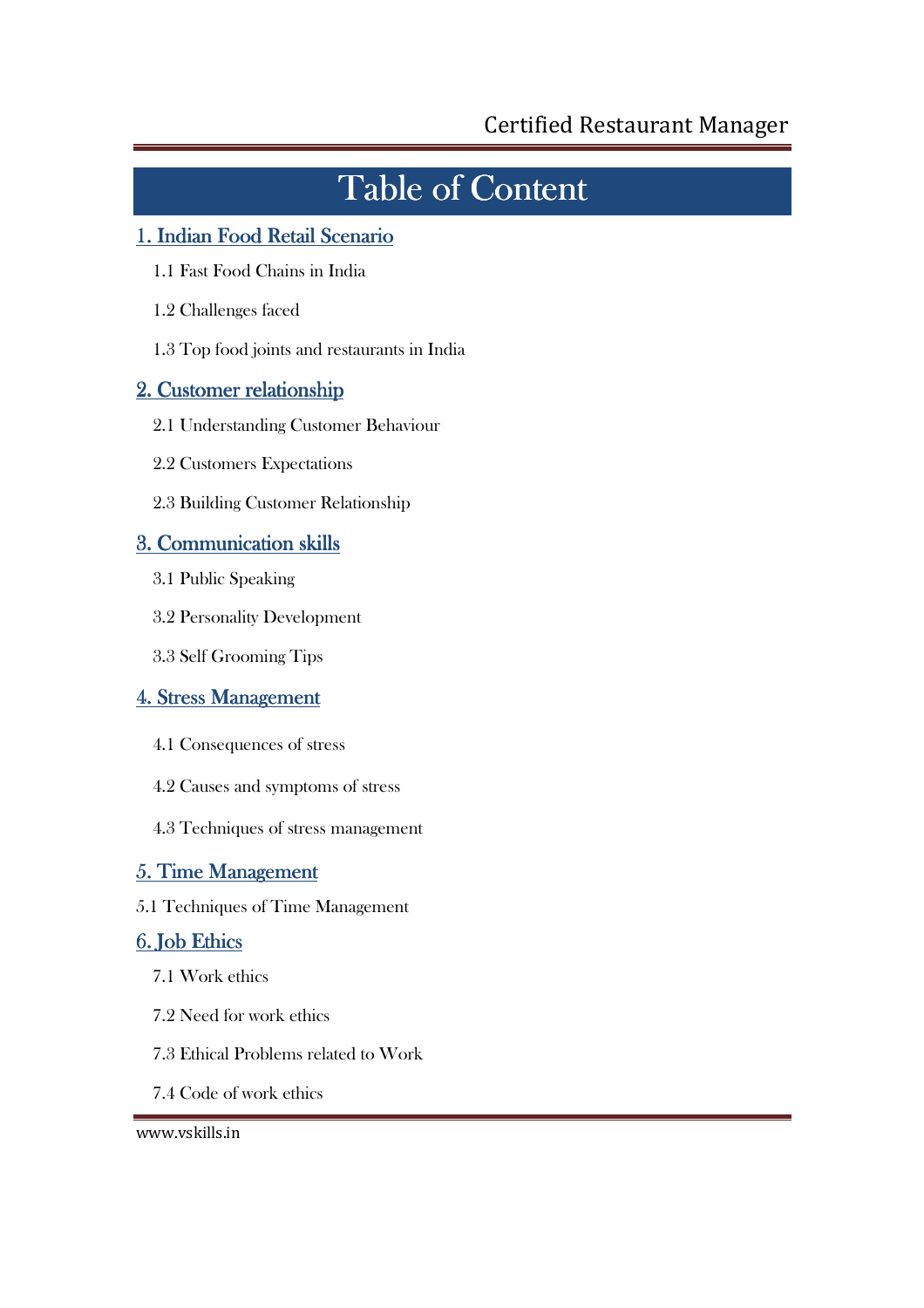# **Sample Questions**

### 1. Work ethics means

- A. Morality
- B. Discipline
- C. Work codes
- D. Norms

### 2. Why is it necessary to possess time management skills?

- A. To be popular amongst colleagues
- B. To be in the good books of the employers
- C. To organize the work in a better manner for improving efficiency
- D. None of the above

### 3. Which of the following is not a reason for stress?

- A. Inability to communicate thoughts
- B. Unrealistic expectations
- C. Inferiority complex
- D. Not going out with friends after work

### 4. Which of the following are not considered as good practice?

- A. Excessive usage of hands while talking to the customer
- B. Making faces when attending the customer
- C. Chewing nails
- D. All of the above

### 5. Which one of the interpersonal skill an employee must possess?

- A. Understanding the customer requirements
- B. Applying one solution to multiple problems
- C. Informing the customer blatantly in case of unavailability of the product
- D. Speaking quickly to make the customer understand

Answers: 1 (A), 2 (C), 3 (D), 4 (D), 5 (A)